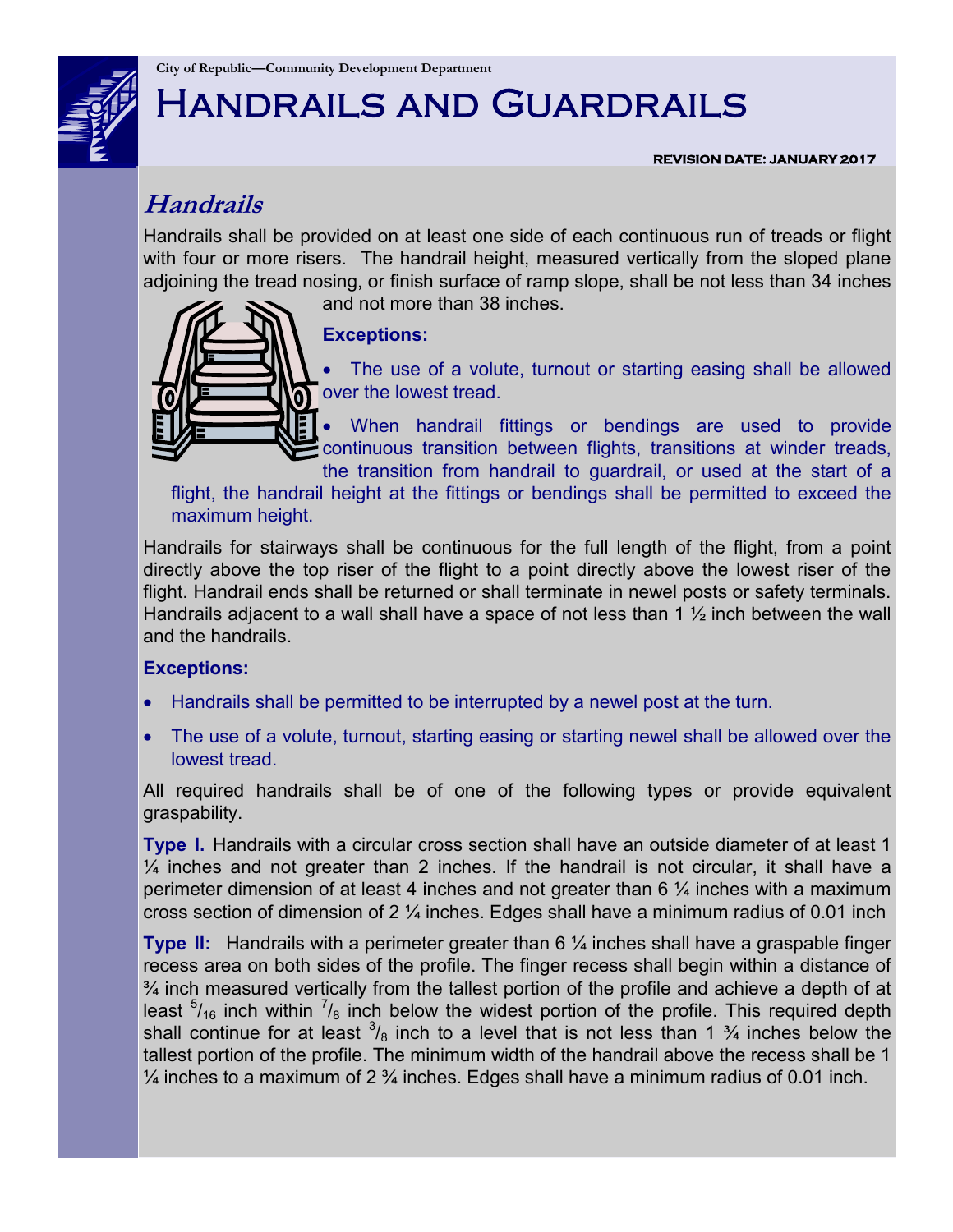# **Handrail and Guardrail Specifications**

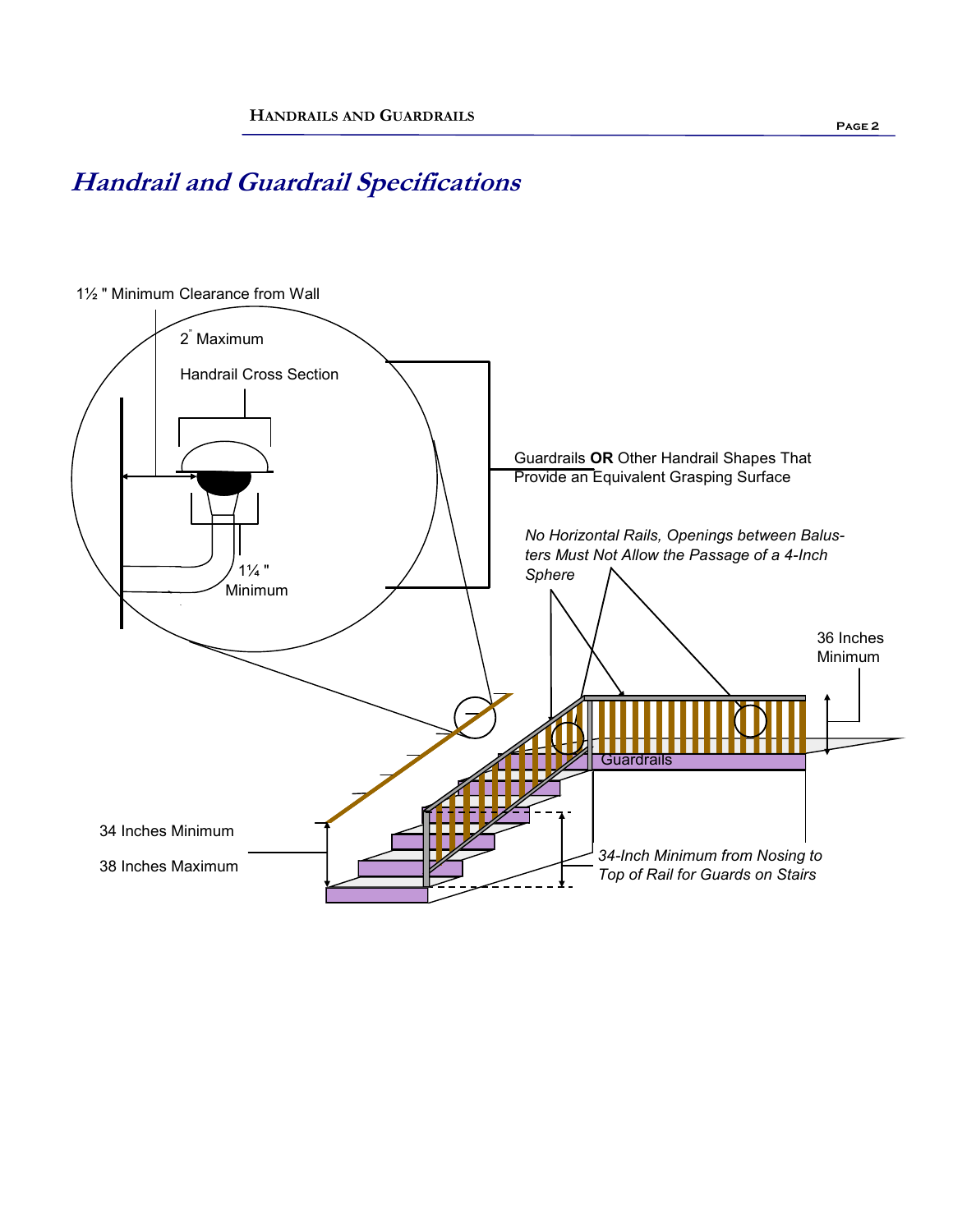#### **HANDRAILS AND GUARDRAILS**



## **Guardrails**

Guards shall be located along open-sided walking surfaces, including stairs, ramps and landings, that are located more than 30 inches measured vertically to the floor or grade below at any point within 36 inches horizontally to the edge of the open side. Insect screening shall not be considered as a guard.

Height: Required guards at open-sided walking surfaces, including stairs, porches, balconies or landings, shall be not less than 36 inches high measured vertically above the adjacent walking surface, adjacent fixed seating or the line connecting the leading edges of the treads.

### **Exceptions:**

Guards on the open sides of stairs shall have a height not less than 34 inches measured vertically from a line connecting the leading edges of the treads.

Where the top of the guard also serves as a handrail on the open sides of stairs, the top of the guard shall not be less than 34 inches and not more than 38 inches measured vertically from a line connecting the leading edges of the treads.

**Page 3**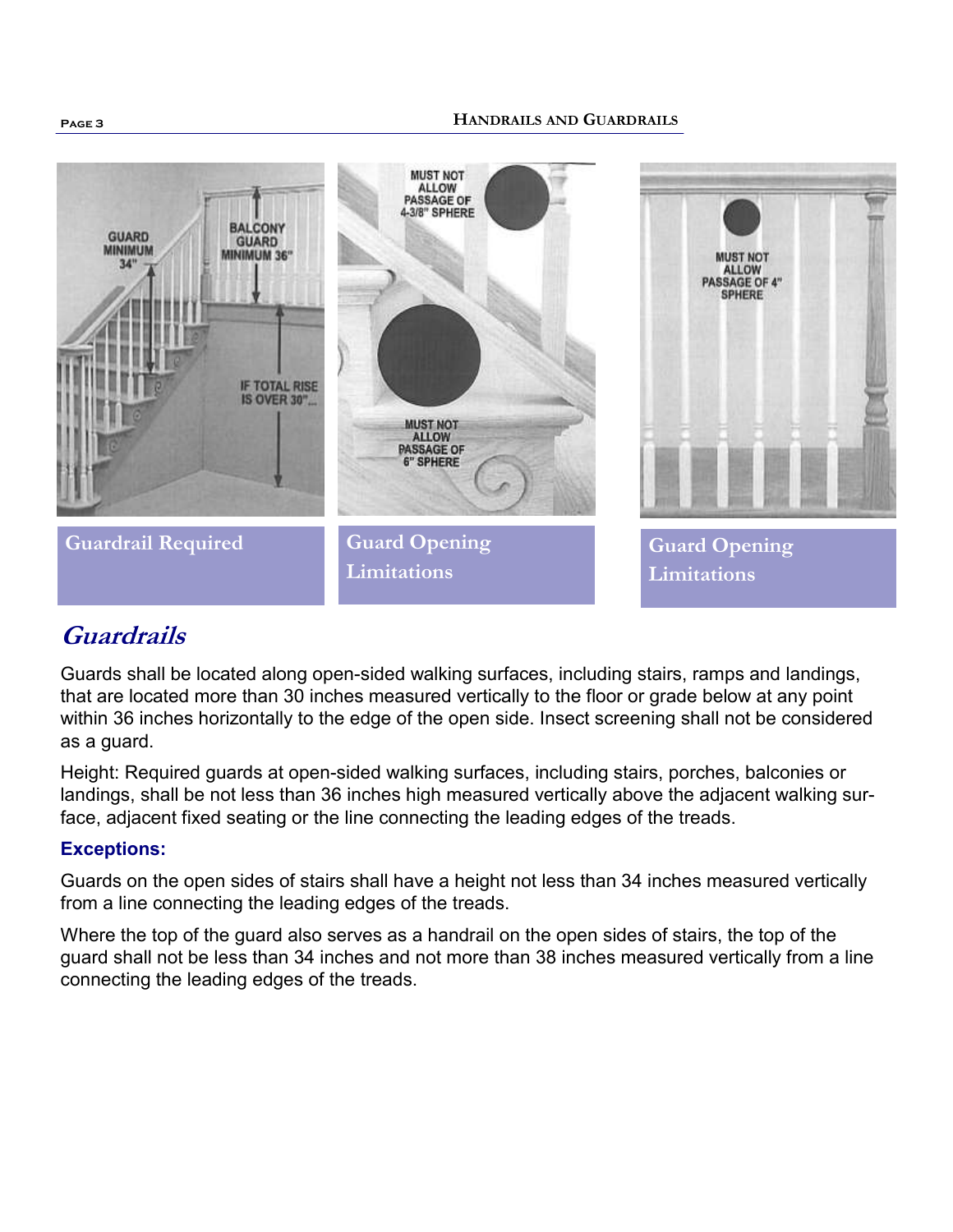Required guards shall not have openings from the walking surface to the required guard height which allow passage of a sphere 4 inches in diameter.

### **Exceptions:**

The triangular openings at the open side of stair, formed by the riser, tread and bottom rail of a guard, shall not allow passage of a sphere 6 inches in diameter.

Guards on the open side of stairs shall not have openings which allow passage of a sphere 4  $^3\prime_8$ inches in diameter.

Window Fall Protection: In dwelling units, where the opening of an operable window is located more than 72 inches above the finished grade or surface below, the lowest part of the clear opening of the window shall be a minimum of 24 inches above the finished floor of the room in which the window is located. Operable sections of windows shall not permit openings that allow passage of a 4-inchdiameter sphere where such openings are located within 24 inches of the finished floor.

### **Exceptions:**

Windows whose openings will not allow a 4-inch-diameter sphere to pass through the opening when the opening is in its largest opened position.

Openings that are provided with window fall prevention devices that comply with ASTM F 2090.



a sphere 4 inches in diameter